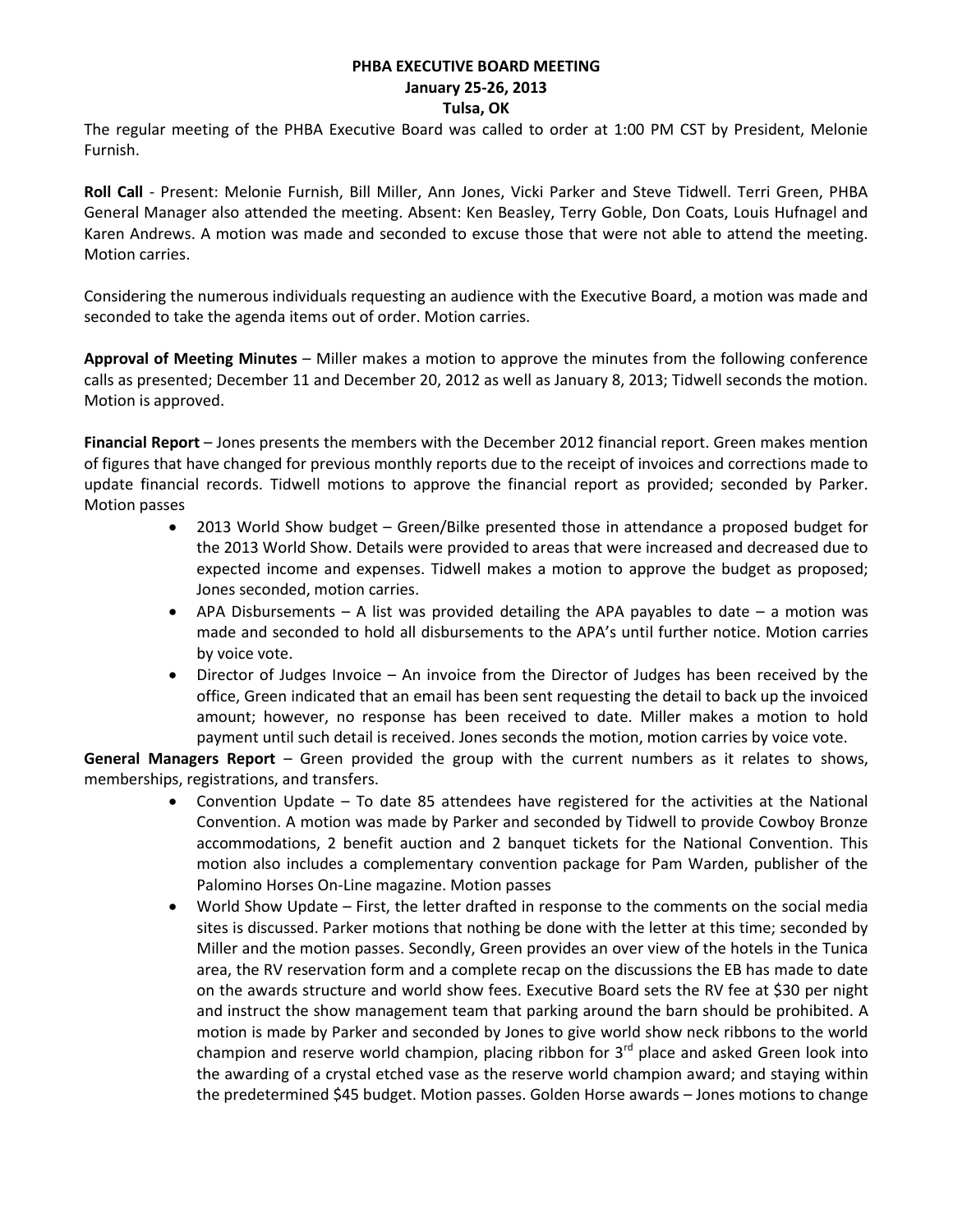#### **PHBA EXECUTIVE BOARD MEETING January 25-26, 2013 Tulsa, OK**

the award for Walk Trot Golden Horse from a Saddle to a \$500 savings bond and to change the Reserve Walk Trot golden horse from a buckle to a \$250 savings bond, the motion is seconded by Miller and passes by voice vote. Green is asked to provide the awards list in the convention packet.

Parker makes a motion that at this time the Worlds Show planning be turned over to the management team of Green and Bilke, the motion is seconded by Jones and passes unanimously.

**Cowboy Bronze**; Clay and Betty Gant present the board with award options for the 2013 world show. A palomino colored horse is made available as well as a bronze colored horse. Price prohibits the use of a horse by discipline. The board made the decision to go with the Bronze, free standing horse for the World Champion award; color will be adjusted. The horse will be on a ¾ inch base and will cost \$89.50 per award. National Convention awards were discussed as well. PHBA has an inventory on hand with Cowboy Bronze; these will be used for the 2012 Year-End Awards. Clay also is donating 5 bronze to auction at convention; 3 of which he will paint to match the purchasers' horse.

A motion was made and seconded to postpone additional business until 9 AM, Saturday, January 26, 2013. Motions carries

January 26, 2013 – 9 AM – Tulsa, OK

### **Old Business**

**Amateur Committee** – Ginny Baskerville presented on behalf of the amateur board.

- Sponsorships The amateurs are asked to work on securing world show sponsors as the youth have been asked. Forms were given to Baskerville to distribute
- Novice Program Amateurs asked that the novice by skill set be put into place effective immediately. In an effort to make this easier on PHBA without major programming changes the following would occur. 1) An application would be submitted by the Novice Amateur with a \$25 fee. The staff would confirm PHBA records and return an official letter to the member. The member would be responsible for providing the show committee the letter to prove eligibility in classes in which they were entering. Application would have to be submitted to the office, shows would not be allowed to take the application fee and application. Amateur board has discussed the application; the fee is something Baskerville will take back for approval and then be resubmitted to the entire Executive Board for approval at Convention.
- Waiting period for trainers to return to amateur status Baskerville asked the EB to consider, effectively immediately adopting the AQHA rule that reduces the waiting period for a one time trainer to return to amateur status. The members of the EB present wanted the entire board to weigh in on this topic at the meeting in March.

**Benefit Auction** – The Executive Board wanted to visit with Chairman Baskerville on the logistics of the amateur benefit auction. No action taken

**Heritage Foundation** – Foundation board was present to update group on the development of the museum. Open house scheduled for Thursday, March 14 during convention, shuttles to be provided by foundation. Reception to follow Thursday evening at hotel. Parker makes a motion which is seconded by Jones that the foundation work with Terry Wiens in developing a lease agreement to include the foundation carrying their own liability and content insurance. The agreement should detail an amount for monthly rent and utilities. Motion carries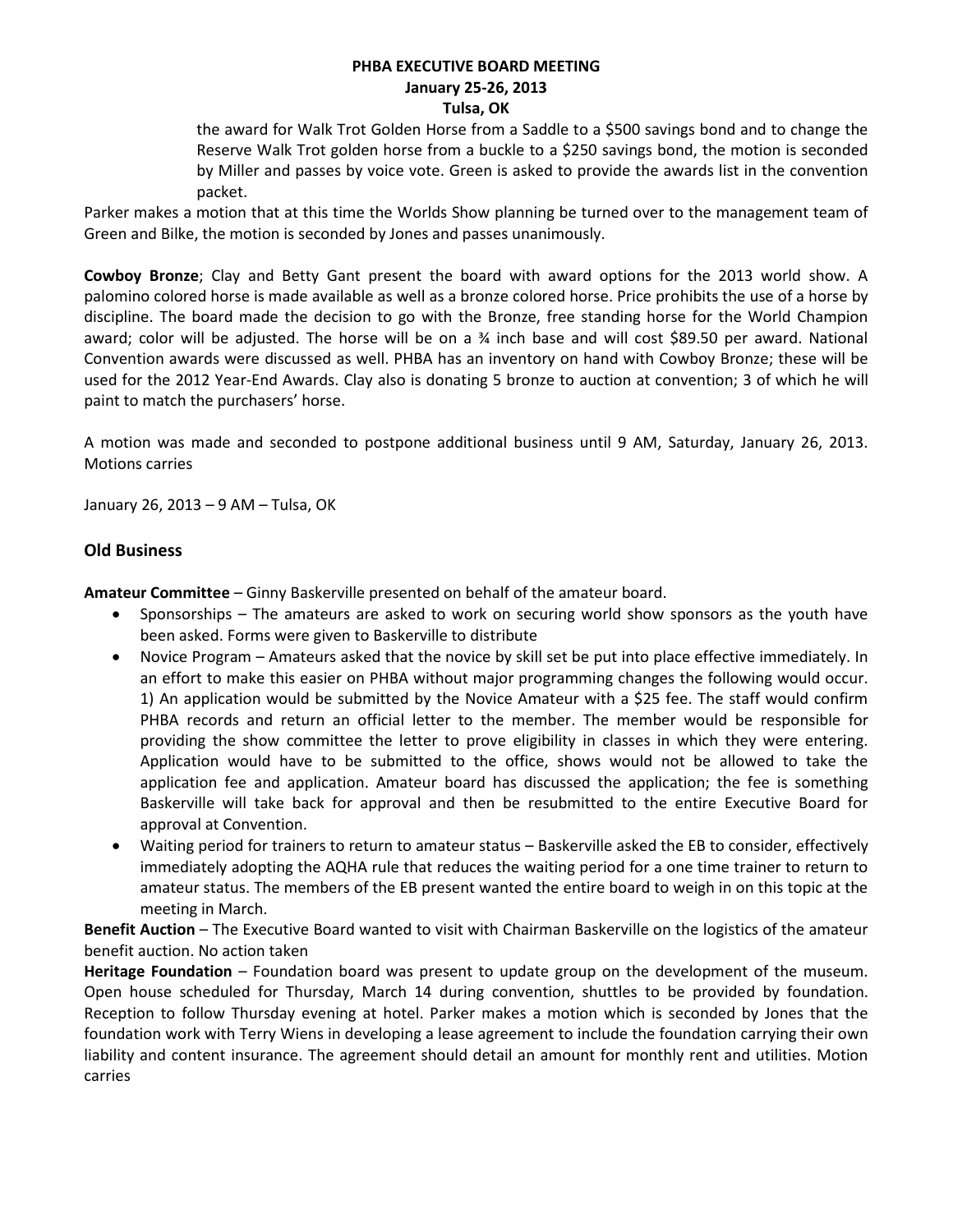#### **PHBA EXECUTIVE BOARD MEETING January 25-26, 2013 Tulsa, OK**

**Cattle Committee** – Les Baskerville is present to discuss cattle events at the 2013 world show. He reported that he could make it happen with the help of Tom McBeath. McBeath later joined the meeting and indicated that we could not even get the alliance approved with AQHA at this late date. He would say yes for 2014 but no for 2013. With support from the Chairman of the cattle committee, a motion was made by Tidwell and seconded by Miller to host an AQHA Alliance Cattle event at the 2014 World Show. Motion passed

**Magazine On-Line** – Jones makes a motion seconded by Tidwell for Green to make sure she has the most current draft of the contract and that she send it to Terry Wiens for legal approval. Once that's back the contract is to be executed. Motion carries

**PIP Task Force Report** – No action needed

**Sponsorship –Program Update** – Report was given by Parker on contacts that have been made. No Action needed

### **New Business**

**Year End Awards** – An overview was provided of the year-end awards presented at the banquet. Green asked the board to authorize the expenditure. A motion was made; seconded and carries to change the overall awards:

High point horse, halter

High point performance, saddle

High point am, headstall

High point select, headstall

High point novice, headstall

No trophies with these awards.

All reserves to get glass vase like premier halter award at world

**PHBA Website** – A proposal was included in the packet from the company that current hosts the PHBA website. The proposal outlined two options and fees associated with each option. Tidwell makes a motion that is seconded by Parker to accept Option #1. Motion carries

**AQHA Awards** – No materials available at this time. No action needed

**Florida Raffle** – Furnish informs the group of a raffle for a breeding to the horse, Elvis White Diamond. She simply wants the group to be aware that PHBA has nothing to do with this raffle scheduled to take place at the PHBA World Show. The group feels it necessary to instruct the parties involved that there will be no arena time dedicated to this raffle.

**Dixie Nationals – HOPE** – In the past the Dixie Nationals has been a MPA sponsored event; due to conflicts with other shows there will not be an approved PHBA show in 2013 at the Dixie. HOPE has submitted an application to sponsor the event in 2014. This appears to be an APA battle at this time the board takes no action.

**Houston Livestock Show 2014**-A requested has been submitted from Houston to allow them to offer approval under 3 judges in 2014. A motion is made by Parker and seconded by Tidwell. Motion carries

**Ohio Show Approval** – A variance is requested by PEAO to offer a four judge (4) show in September 2013. We allowed this in 2012 and it was a success. A motion was made by Jones and seconded by Miller to allow the variance, motion carries.

**Show Secretary – Day and Long** – The board was informed and provided with inappropriate information regarding both parties, especially Long. However, the outstanding information needed from Long for the OPEA November show was received by the office. No Action taken

**Long Range Goals** – An update was given by Furnish, more information to come

**Office Space Utilization** – goes hand in hand with long range goals. No action needed

**Confidentiality** – Furnish reminds the group that confidentiality in their roles as board members is necessary. No action needed.